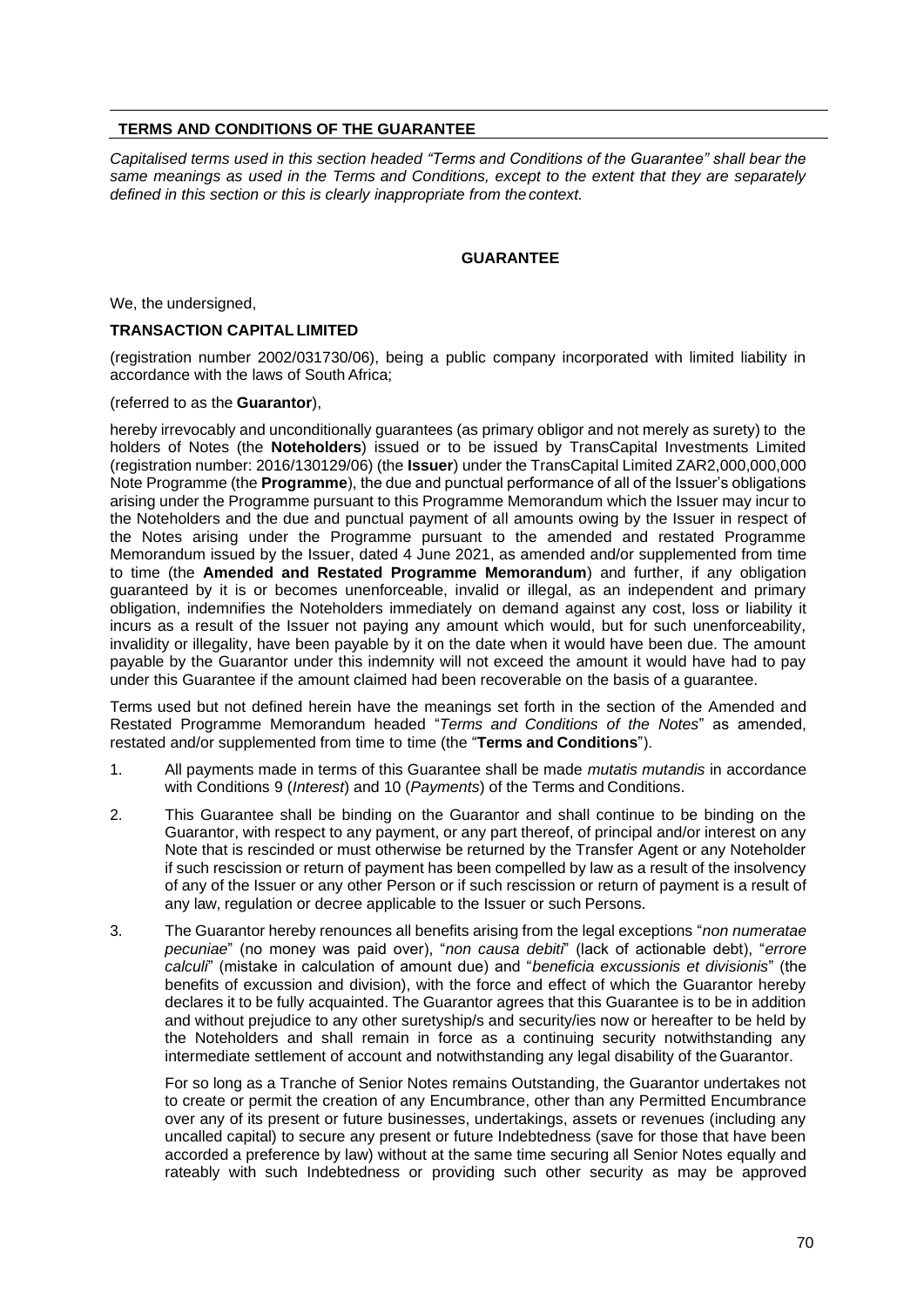by Extraordinary Resolution of the Senior Noteholders, unless the provision of any such security is waived by an Extraordinary Resolution of the Senior Noteholders.

- 4. No action in respect of any collateral or security given by the Issuer, or any other Persons, in respect of the Notes is required to be taken before action is taken against the Guarantor under this Guarantee, and the existence or enforceability of this Guarantee shall not affect or be affected by any other security held in respect of the Issuer's obligations under the Notes.
- 5. Any admission made by the Issuer in respect of the Notes shall be binding on the Guarantor.
- <span id="page-1-0"></span>6. A demand made under this Guarantee by any Noteholder after an Event of Default has occurred and while it is continuing shall be made in writing to the Guarantor at the address specified below.
- 7. Payment to the Paying Agent under this Guarantee shall:
- 7.1. be made by the Guarantor to the Paying Agent not later than 5 (five) Business Days after receipt of a demand in accordance with clause [6](#page-1-0) above;
- 7.2. discharge the Guarantor of its applicable obligations to the Noteholders under this Guarantee; and
- 7.3. *pro tanto* discharge the Issuer of its corresponding obligations to the Noteholders under the Notes.
- 8. Notwithstanding any part payment by the Guarantor or on the Guarantor's behalf, the Guarantor shall have no right to any cession of action in respect of such part payment and shall not be entitled to take any action against the Issuer or against any other surety for the Issuer in respect thereof unless and until the indebtedness of the Issuer to the Noteholders shall have been discharged in full.
- 9. Each notice, demand or other communication under this Guarantee shall be in writing and be delivered personally or by recognised courier or facsimile or electronic communications and be deemed to have been given:
- 9.1. in the case of a facsimile, on the first Business Day following the date of transmission; and
- 9.2. in the case of a letter, when delivered; and
- 9.3. shall be sent to the Guarantor at:

| Physical address:      | 342 Jan Smuts Avenue<br><b>Hyde Park</b><br>Johannesburg,<br>2196<br>South Africa               |
|------------------------|-------------------------------------------------------------------------------------------------|
| Attention:<br>Copy to: | <b>Company Secretary</b><br>Attention: Ms. Sharon Nayger at<br>SharonN@transactioncapital.co.za |

or to such other address in South Africa or electronic communication as is notified from time to time by the Guarantor to the Noteholders in accordance with Condition 19 (*Notices*) of the Terms and Conditions.

- 10. The Guarantor chooses the above address as its domicilium citandi et executandi for all purposes under this Guarantee, whether in respect of court process, notices or other documents or communications of whatsoever nature.
- 11. This Guarantee is, and all rights and obligations relating to this Guarantee are, governed by, and shall be construed in accordance with, the laws of South Africa.
- 12. This Guarantee will terminate upon all of the obligations of the Issuer under the Notes being fully and finally discharged in accordance with the Terms and Conditions.
- 13. The Guarantor agrees for the benefit of the Noteholders that the High Court of South Africa, Gauteng Local Division, Johannesburg (or any successor to that division) shall have jurisdiction to hear and determine any suit, action or proceedings, and to settle any disputes which may arise out of or in connection with this Guarantee and, for such purposes, irrevocably submits